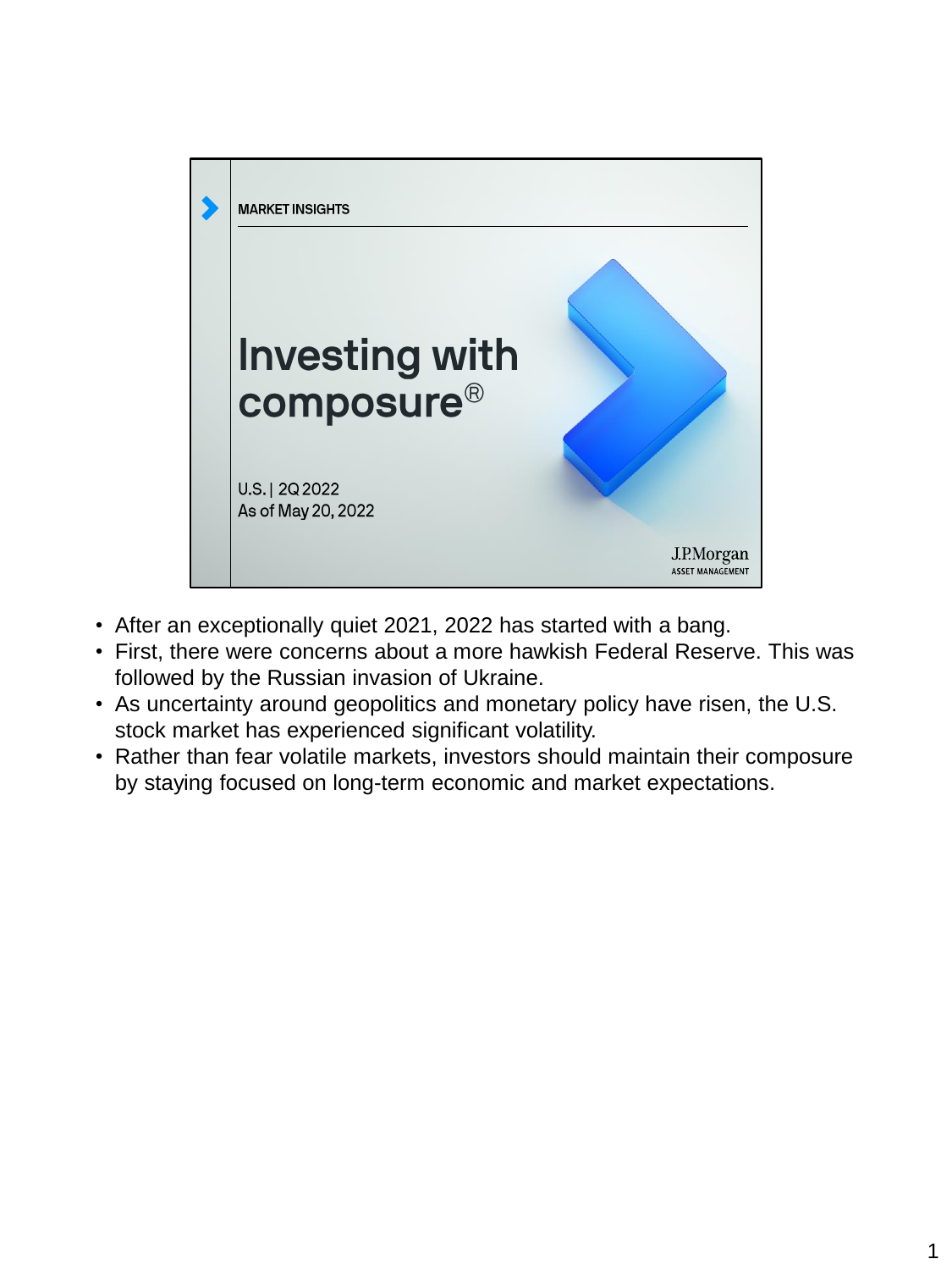

- On October 19, 1987, later referred to as Black Monday, the S&P 500 experienced a fall of 20.5%. This is still the worst day for the stock market on record.
- While days like Black Monday have occurred throughout history, they are rare and unpredictable. In fact, because Black Monday was a result of trading behavior and not market or economic fundamentals, the S&P 500 still finished the year with a slight gain.
- Volatility is unavoidable in investing. There are many measures of market volatility including the standard deviation of returns, the VIX index, implied options volatility and dozens more.
- For long-term investors, the most meaningful measure may be the largest intra-year decline (or maximum drawdown) since it represents the largest loss an investor experiences during a given year.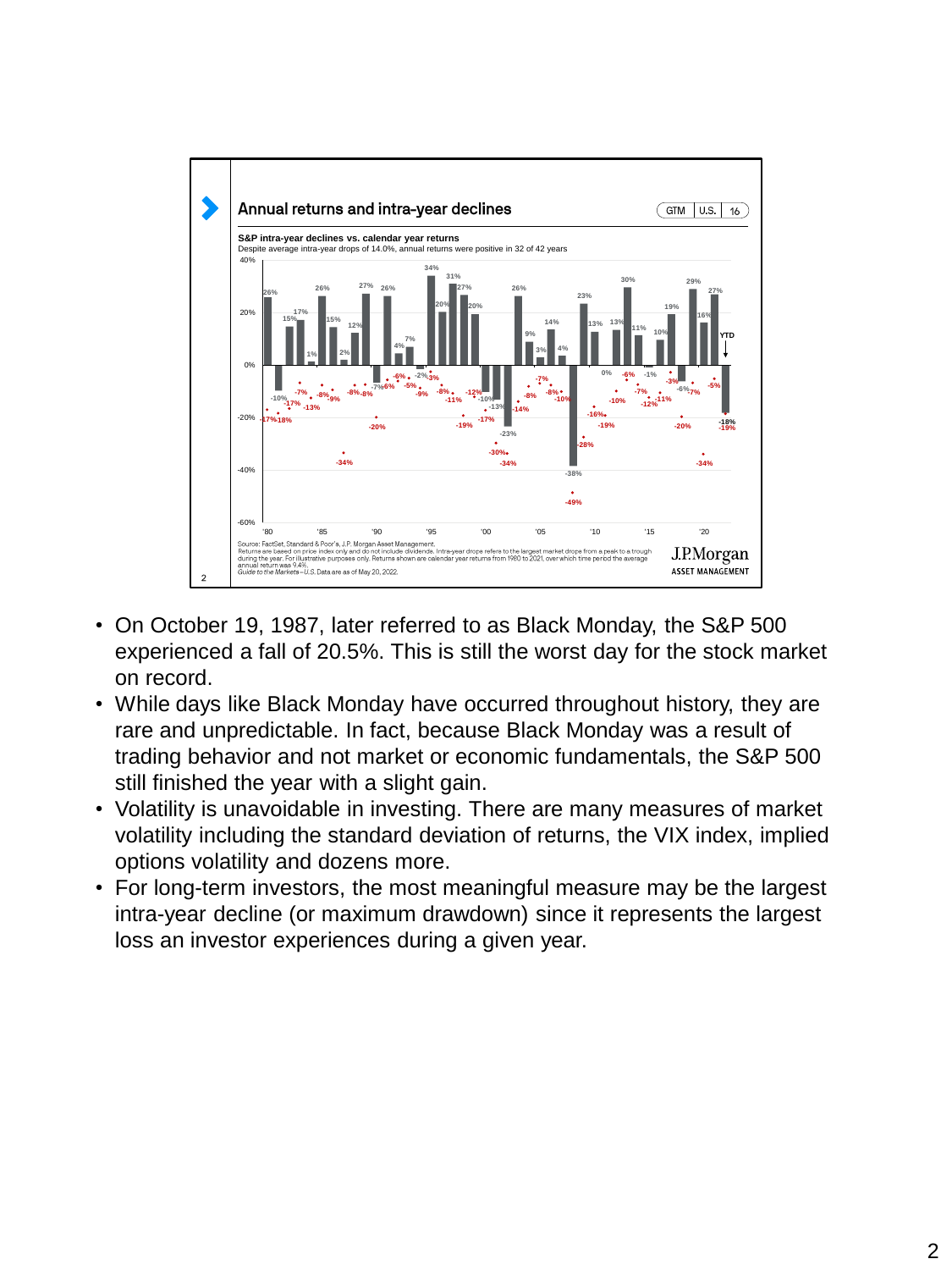|      | Intra-year | <b>Calendar year</b> |      | Intra-year  | <b>Calendar year</b> |
|------|------------|----------------------|------|-------------|----------------------|
| Year | drawdown   | return               | Year | drawdown    | return               |
|      | Worst      |                      |      | <b>Best</b> |                      |
| 2008 | $-48.8%$   | $-38.5%$             | 1995 | $-2.5%$     | 34.1%                |
| 2020 | $-33.9%$   | 16.3%                | 2017 | $-2.8%$     | 19.4%                |
| 2002 | $-33.8%$   | $-23.4%$             | 1993 | $-5.0%$     | 7.1%                 |
| 1987 | $-33.5%$   | 2.0%                 | 2021 | $-5.2%$     | 26.9%                |
| 2001 | $-29.7%$   | $-13.0%$             | 1991 | $-5.7%$     | 26.3%                |
| 2009 | $-27.6%$   | 23.5%                | 2013 | $-5.8%$     | 29.6%                |
| 1990 | $-19.9%$   | $-6.6%$              | 1992 | $-6.2%$     | 4.5%                 |
| 2018 | $-19.8%$   | $-6.2%$              | 2019 | $-6.8%$     | 28.9%                |
| 2011 | $-19.4%$   | 0.0%                 | 1983 | $-6.9%$     | 17.3%                |
| 1998 | $-19.3%$   | 26.7%                | 2005 | $-7.2%$     | 3.0%                 |

- These drawdowns can occur over days, weeks or months. Having the fortitude to stay invested during these periods requires discipline that has often been rewarded.
- For example, the maximum drawdown of 5.8% in 2013 occurred when the Federal Reserve began hinting at reduced asset purchases. Despite the negative market reaction and subsequent volatility, these events had little effect on underlying economic growth trends.
- Consequently, those who stayed invested benefited from the subsequent rebound. Not only did the market recover within two weeks, but the intrayear pullback also ranks as the ninth shallowest on record in the past 86 years.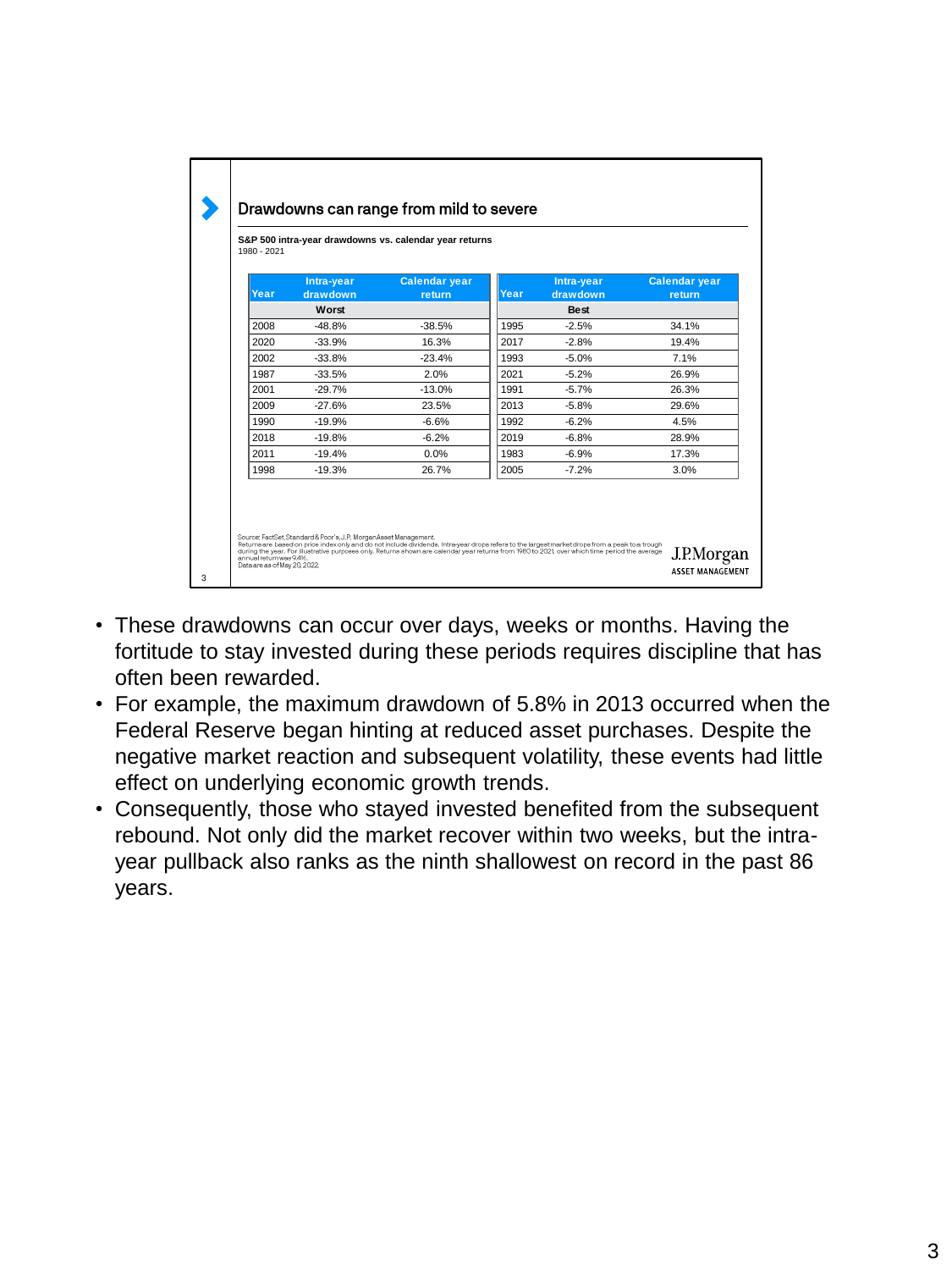

- Market corrections of 20% or more have historically occurred at the end of market cycles. But how volatile can markets be in the short run?
- Historically, the market has pulled back 5% an average of 6 times a year. Drawdowns between 2% and 3% occur far more often, at least monthly on average, and have historically fully recovered within weeks.
- Short-term pullbacks occur frequently and should not in and of themselves be reasons for panic. Instead, investors should focus on underlying market fundamentals and the economic outlook when deciding whether to adjust their long-term portfolio allocations.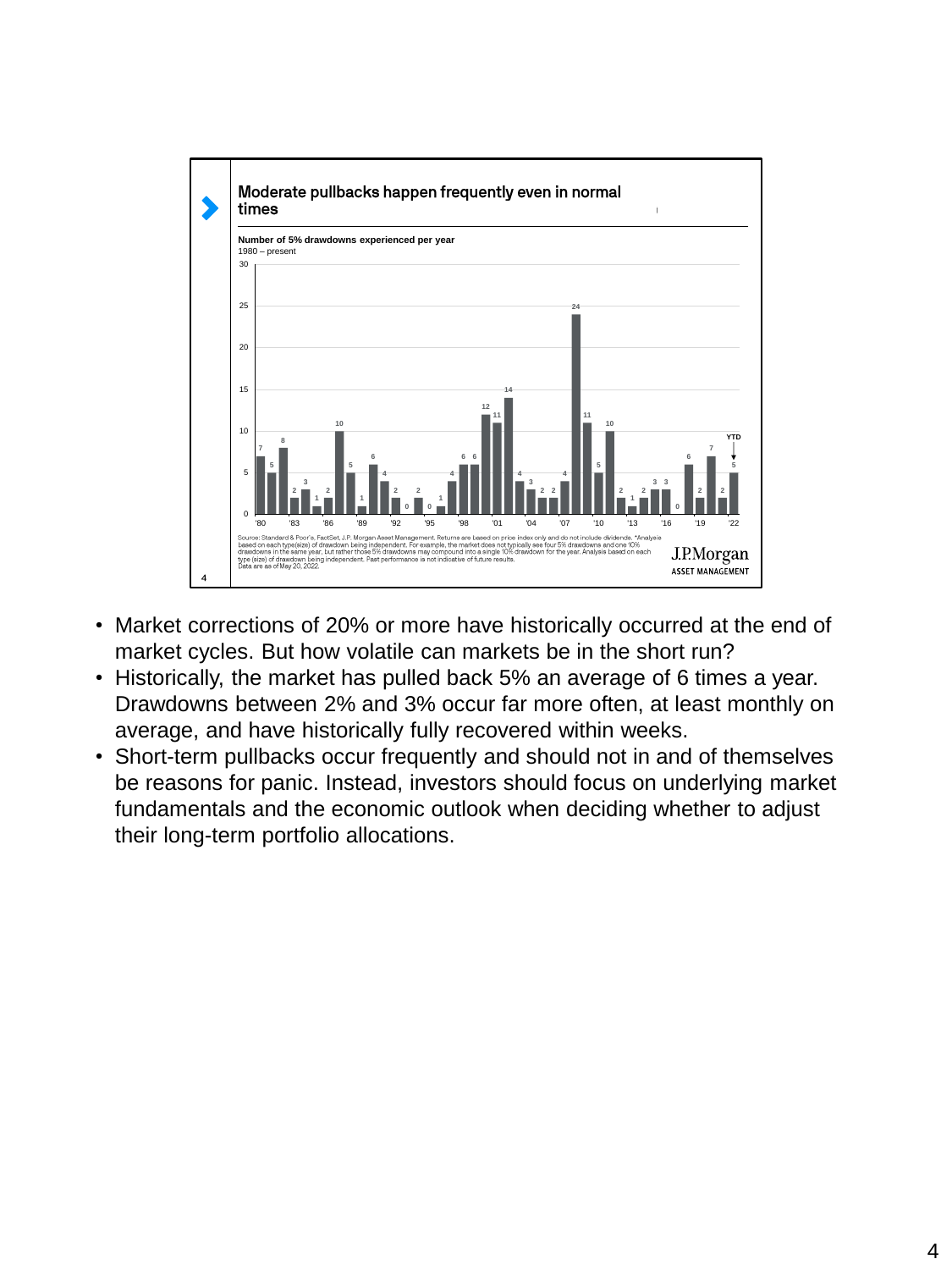

- Although volatility is unavoidable, it is a reason for investors to maintain a long-term perspective rather than a reason for pessimism. After all, an investor's sensitivity to market volatility is largely determined by their investment time horizon, and US equity markets have rewarded those who have stayed invested over longer periods of time.
- Over any one-year period, the S&P 500 has experienced gains as high as 51% (in 1954) and losses as low as -37% (in 2008). Clearly, an undiversified equity portfolio is inappropriate for short-term goals.
- Simply expanding to a five-year holding period improves the risk-return profile of stocks dramatically, with the worst five-year period since 1950 experiencing only a 2% decline.
- Most importantly, there has never been a twenty-year period in the post-war era that has experienced losses.
- While this is no guarantee of future returns, it demonstrates the importance of specifying the right time horizon to minimize portfolio risk.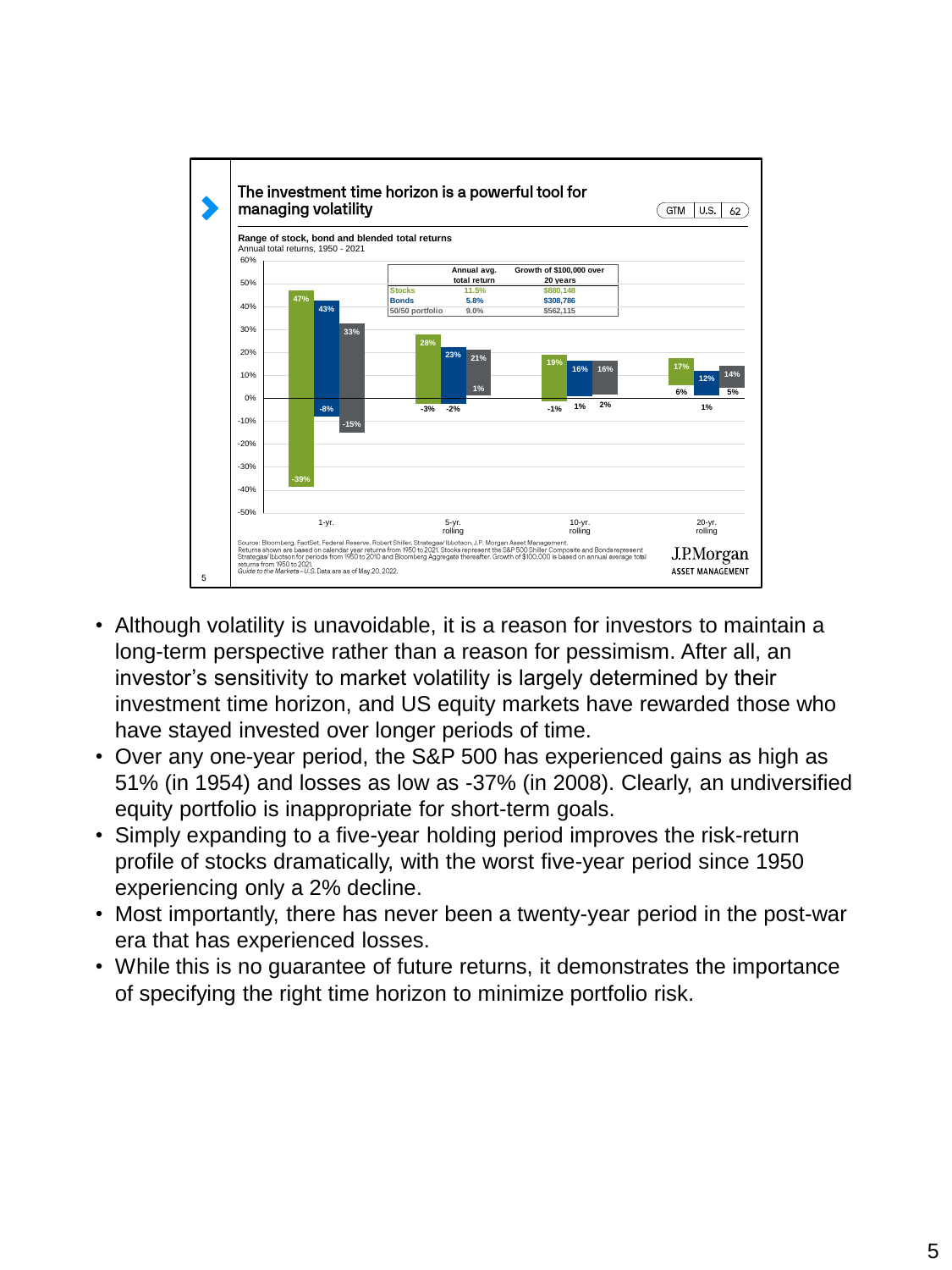

- Time horizon matters. The bars on the one-year chart show the values of successive \$100 investments that were made one year earlier. The periods highlighted in grey represent periods when a loss would have been experienced at the end of each investment horizon.
- For a one-year horizon, these periods occur quite often, resulting in risk regardless of the market cycle. The initial \$100 investment would have lost close to \$50 in 2008 from the year prior, while investing near the bottom in 2009 would have resulted in a gain of over \$50 a year later.
- By contrast, there are fewer periods when a five-year portfolio is underwater, and the periods that do occur are related to broad market cycles. In other words, these periods are less idiosyncratic. This is why strategies that invest over a market cycle, such as dollar-cost averaging and dividend reinvestment, are powerful.
- A 10-year window only performed poorly during the Great Depression and the Great Recession. Stock returns over 10-year holding periods beginning in 1936 to 2003, a 67-year stretch, were positive.
- The returns generated are far larger over the longer horizon due to compounding. Investors who can see beyond short-term market volatility by expanding their time horizons can benefit from broad market and economic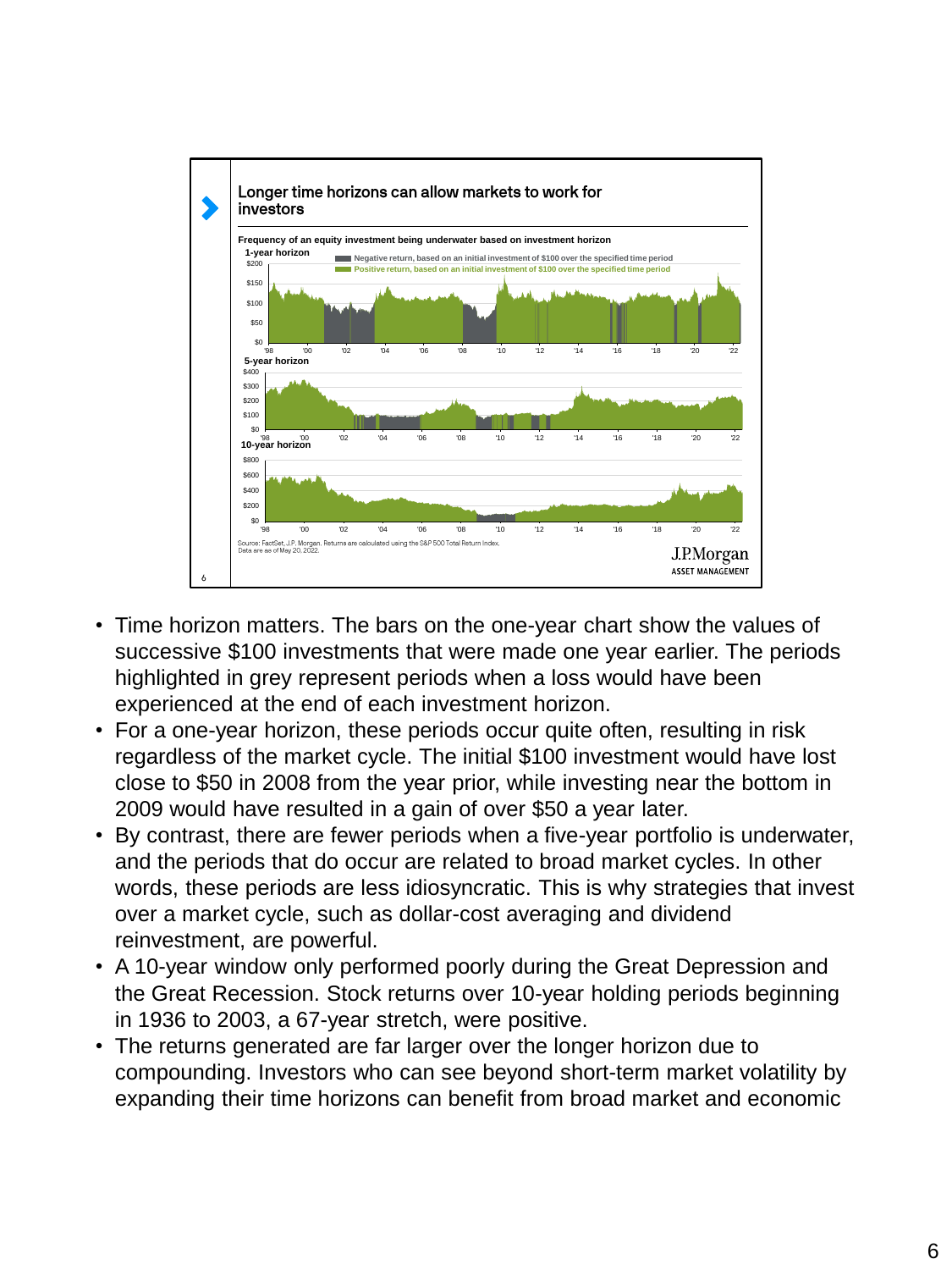cycles.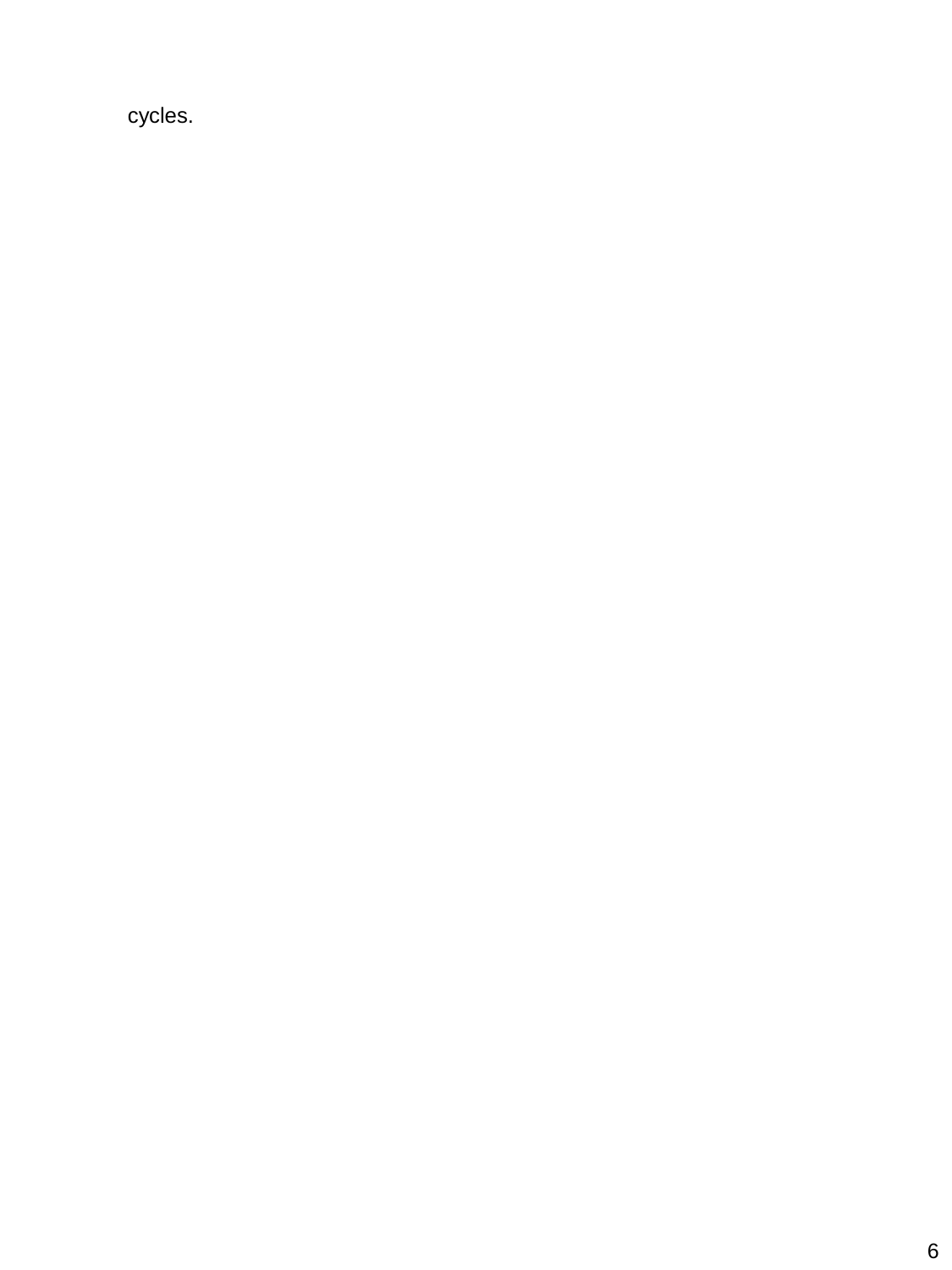

- Stock market volatility can be managed through diversification and rebalancing. Over the last 15 years, the asset allocation portfolio has generated an annualized return of 5.7%, comparing quite nicely to other major asset classes.
- More importantly, by diversifying and rebalancing, an asset allocation portfolio achieved these returns with lower volatility than other equity asset classes. Over this 15-year period, the asset allocation portfolio's volatility was two-thirds that of the overall stock market and almost half that of emerging market equities.
- The table below highlights events that have resulted in market volatility; importantly, the market is higher today than it was in 2000.
- 1999 Y2K
- 2000 Tech wreck, bubble bursts
- 2001 September  $11<sup>th</sup>$
- 2002 Dot-com bubble, market down 49%
- 2003 War on terror, US invades Iraq
- 2004 Boxing Day Tsunami kills +225k in SE Asia
- 2005 Hurricane Katrina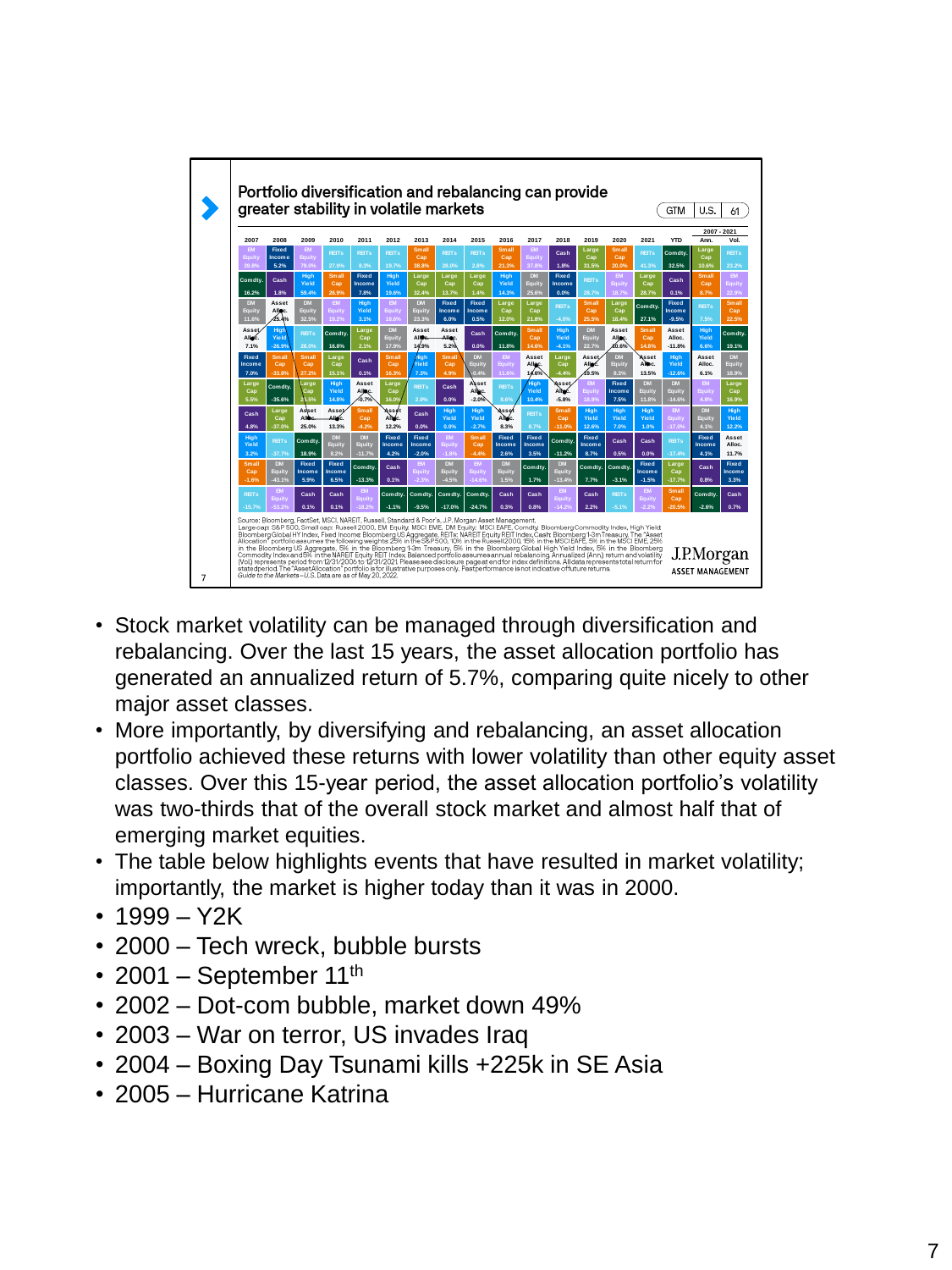- 2006 Not a bad year, but Pluto demoted from planet status
- 2007 Sub-prime blows up
- 2008 Global Financial Crisis, Lehman fails
- 2009 GFC, market down 56%
- 2010 Flash crash, BP oil spill, QE1 ends
- 2011 S&P downgrades US debt, 50% write-down of Greek debt
- 2012 2<sup>nd</sup> Greek bailout
- 2013 Taper Tantrum
- 2014 Ebola epidemic, Russia annexes Crimea
- 2015 Global deflation scare, China FX devaluation
- 2016 Brexit, US election
- 2017 Fed rate hikes, N. Korea tensions
- 2018 Trade war, February inflation scare
- 2019 Trade, impeachment inquiry, global growth slowdown
- 2020 COVID-19, US Presidential election
- 2021 Omicron variant, China regulatory crackdown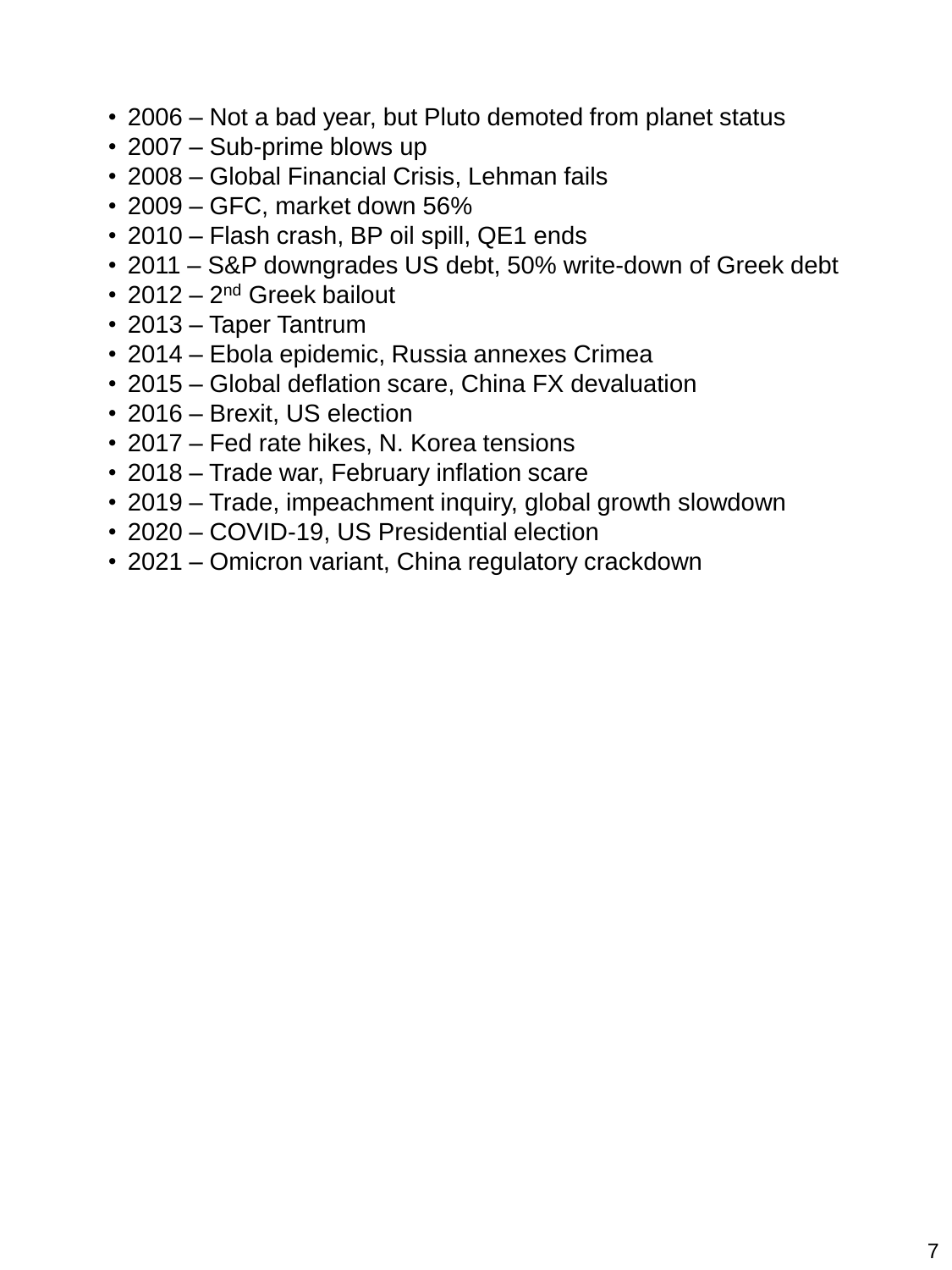

- Solid returns and lower volatility for the asset allocation portfolio result in a superior risk-return profile.
- The chart shows that the realized Sharpe ratio, which measures the tradeoff between returns and volatility, is higher for the asset allocation portfolio than any other equity asset classes.
- The historical record shows that diversification and rebalancing are powerful tools for combating market volatility.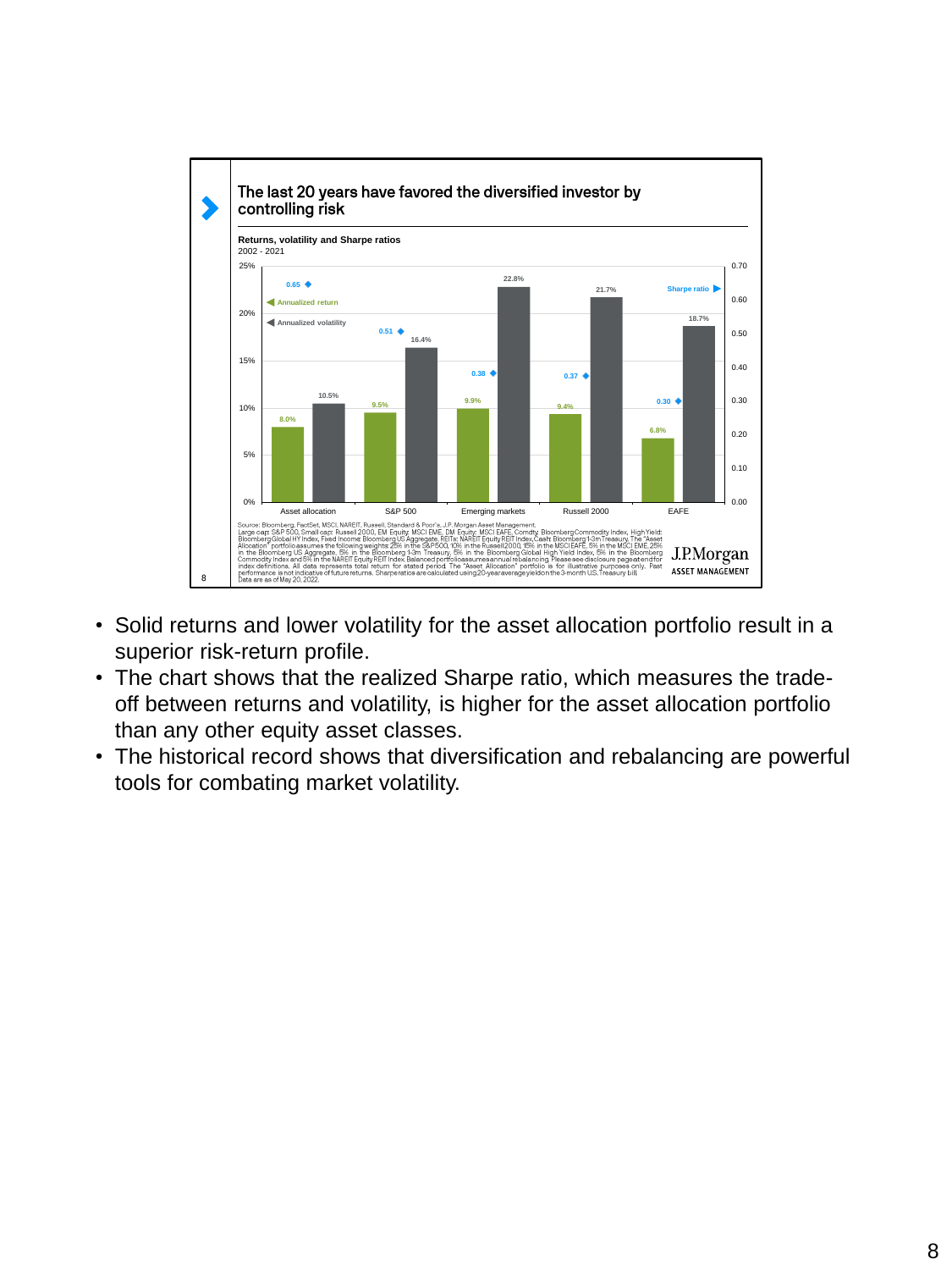## J.P. Morgan Asset Management - Index definitions  $(TM \cup S. \mid 69)$ Final docome:<br>The Bloomberg 1-3 Month U.S. Treasury Bill Index includes all publicly issued zero-coupon US Treasury Bills that<br>The Bloomberg matrix is a state that is a strainer and more than 1 month, are rated investment All indexes are unmanaged and an individual cannot invest directly in an index. Index returns do not<br>include fees or expenses. Equities<br>The Dow Jones Industrial Average is a price-weighted average of 30 actively traded blue-chip U.S. stocks.<br>The Dow Jones Industrial Average is a price-weighted average and acquitation weighted index flast blue.<br>des The MSC Europe Index is a fire florial digital market capitalization index that is designed to measure<br>diversion market equity reformance in Europe.<br>The MSCI Pacific Index is a free float-algorithm diverse capitalization i The Bloomberg US Dollar Floating Rate Note (FRN) Index provides a measure of the U.S. dollar denominated<br>Thosting rate note market<br>The Bloomberg US Corporate Investment Gradel Index is an unmanaged index consisting of publ The Bloomberg US High Yield Index covers the universe of food rate, non-investment grade delx. Eurobonds and<br>debt issues from countries designated as emerging markets (sovereign rating of Bas11868+1888+ and below using<br>the The **Bloomberg US Mortgage Backed Securities Index** is an unmanaged index that measures the performance of investment grade fixed-rate mortgage backed pass-through securities of GNMA, FNMA and FHLMC. The **Russell 2000 Growth Index**® measures the performance of those Russell 2000 companies with higher price-to-book ratios and higher forecasted growth values. The Bloomberg US TIPS Index consists of Inflation-Protection securities issued by the U.S. Treasury.<br>The J.P. Margan Emerging Market Bond Global Index(EMBI)incudes U.S. dollar denominated Brady bonds,<br>The J.P. Morpan Domes The **Russell 2000 Value Index**® measures the performance of those Russell 2000 companies with lower price-to-book ratios and lower forecasted growth values. The **Russell 3000 Index**® measures the performance of the 3,000 largest U.S. companies based on total market capitalization. The **Russell Midcap Index**® measures the performance of the 800 smallest companies in the Russell 1000 The J.P. Morgan Corporate Emerging Markets Bond Index Broad Diversified (CEMBI Broad Diversified)is an<br>expansion of the J.P. Morgan Corporate Emerging Markets Bond Index (CEMBI). The CEMBI is a mattet<br>capitalization weight Index.<br>The **Russell Midcap Growth Index** ® measures the performance of those Russell Midcap companies with<br>higher price-to-book ratios and higher forecasted growth values. The stocks are also members of the Russell<br>1000 Gr The J.P. Morgan Emerging Markets Bond Index Global Diversified (EMBI Global Diversified) tracks total returns<br>for U.S. dollar-denominaled debt Instruments issued by emerging market sovereign and quasi-sovereign entities:<br>B The Russell Midcap Value Index ® measures the performance of those Russell Midcap companies with lower<br>price-to-book ratios and lower forecasted growth values. The stocks are also members of the Russell 1000 Value The J.P. Morgan GBI EM Global Diversified tracks the performance of local currency debt issued by emerging<br>market governments, whose debt is accessible by most of the international investor base.<br>The U.S. Treasury Index is index.<br>The S&P 500 Index is widely regarded as the best single gauge of the U.S. equities market. The index includes<br>a representative sample of 500 leading companies in leading industries of the U.S. economy. The S&P 500<br>I J.P.Morgan ASSET MANAGEMENT

9

 $\blacktriangleright$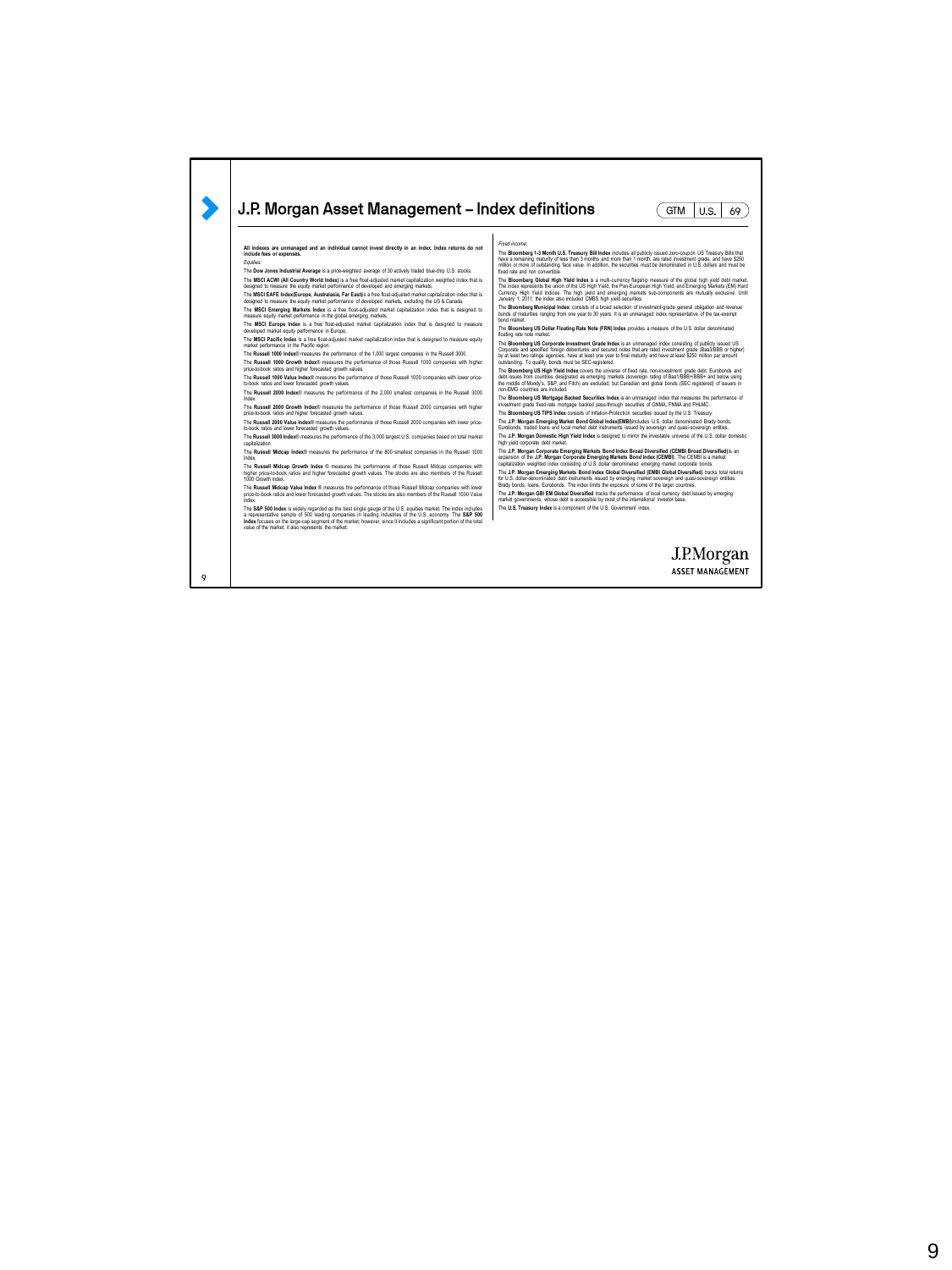